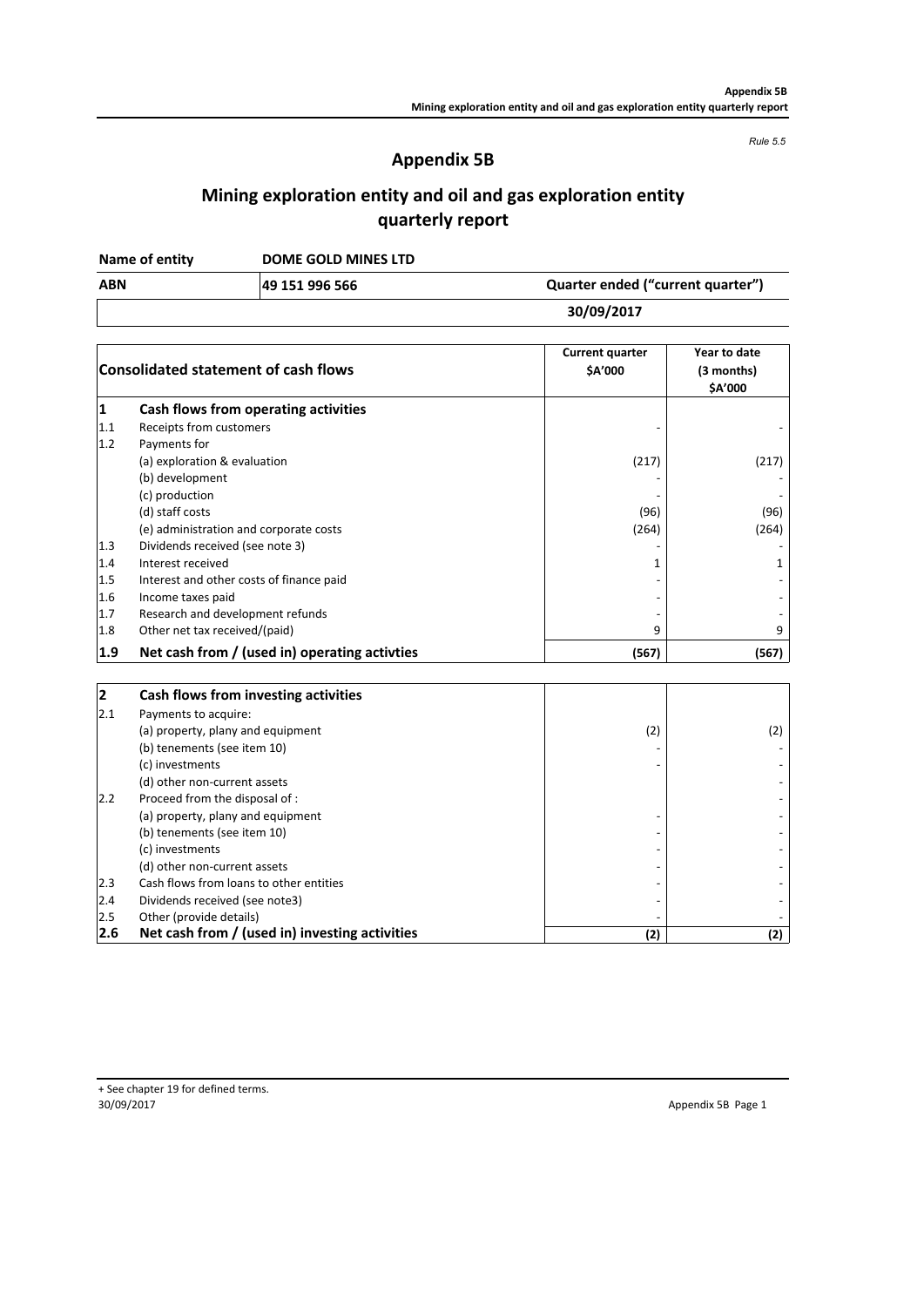#### **Appendix 5B**

**Mining exploration entity and oil and gas exploration entity quarterly report**

|      | <b>Consolidated statement of cash flows</b>                                | <b>Current quarter</b><br>\$A'000 | Year to date<br>(3 months)<br>\$A'000 |
|------|----------------------------------------------------------------------------|-----------------------------------|---------------------------------------|
| 3    | Cash flows from financing activities                                       |                                   |                                       |
| 3.1  | Proceeds from issues of shares                                             |                                   |                                       |
| 3.2  | Proceeds from issues of convertible notes                                  |                                   |                                       |
| 3.3  | Proceeds from exercise of share options                                    |                                   |                                       |
| 3.4  | Transaction costs related to issue of shares, convertible notes or options |                                   |                                       |
| 3.5  | Proceeds from borrowings                                                   |                                   |                                       |
| 3.6  | Repayment of borrowings                                                    | (30)                              | (30)                                  |
| 3.7  | Transaction costs related to loans and borrowings                          |                                   |                                       |
| 3.8  | Dividends paid                                                             |                                   |                                       |
| 3.9  | Other - issue expenses paid                                                | (58)                              | (58)                                  |
| 3.10 | Net cash from / (used in) financing activities                             | (88)                              | (88)                                  |

| 14   | Net increase/ (decrease) in cash and cash equivalents for the   |       |       |
|------|-----------------------------------------------------------------|-------|-------|
|      | period                                                          |       |       |
| 4.1  | Cash and cash equivalents at beginning of period                | 1,182 | 1,182 |
| 4.2  | Net cash from / (used in) operating activities (item 1.9 above) | (567) | (567) |
| 4.3  | Net cash from / (used in) investing activities (item 2.6 above) | (2)   | (2)   |
| 4.4  | Net cash from / (used in) financing activities (item 3.10above) | (88)  | (88)  |
| 14.5 | Effect of movement in exchange rates on cash held               | (0)   | (0)   |
| 4.6  | Cash and cash equivalent at end of period                       | 525   | 525   |

| 15   | Reconciliation of cash and cash equivalent                                                | <b>Current quarter</b><br><b>SA'000</b> | <b>Previous quarter</b><br><b>\$A'000</b> |
|------|-------------------------------------------------------------------------------------------|-----------------------------------------|-------------------------------------------|
| 5.1  | <b>Bank balances</b>                                                                      | 55                                      | 46                                        |
| 15.2 | Call deposits                                                                             | 470                                     | 1,136                                     |
| 15.3 | <b>Bank overdrafts</b>                                                                    |                                         |                                           |
| 5.4  | Other (provide details)<br>Cash and cash equivalents at end of quarter (should equal item |                                         |                                           |
| 15.5 | 4.6 above)                                                                                | 525                                     | 1,182                                     |

| 6   | Payments to directors of the entity and their associates                                              | <b>Current quarter</b><br><b>SA'000</b> |
|-----|-------------------------------------------------------------------------------------------------------|-----------------------------------------|
| 6.1 | Aggregate amount of payments to these parties included in item 1.2                                    | 25                                      |
| 6.2 | Aggregate amount of cash flow from loans to these parties included in item 2.3                        |                                         |
| 6.3 | Included below any explanation necessary to understand the transactions included in items 6.1 and 6.2 |                                         |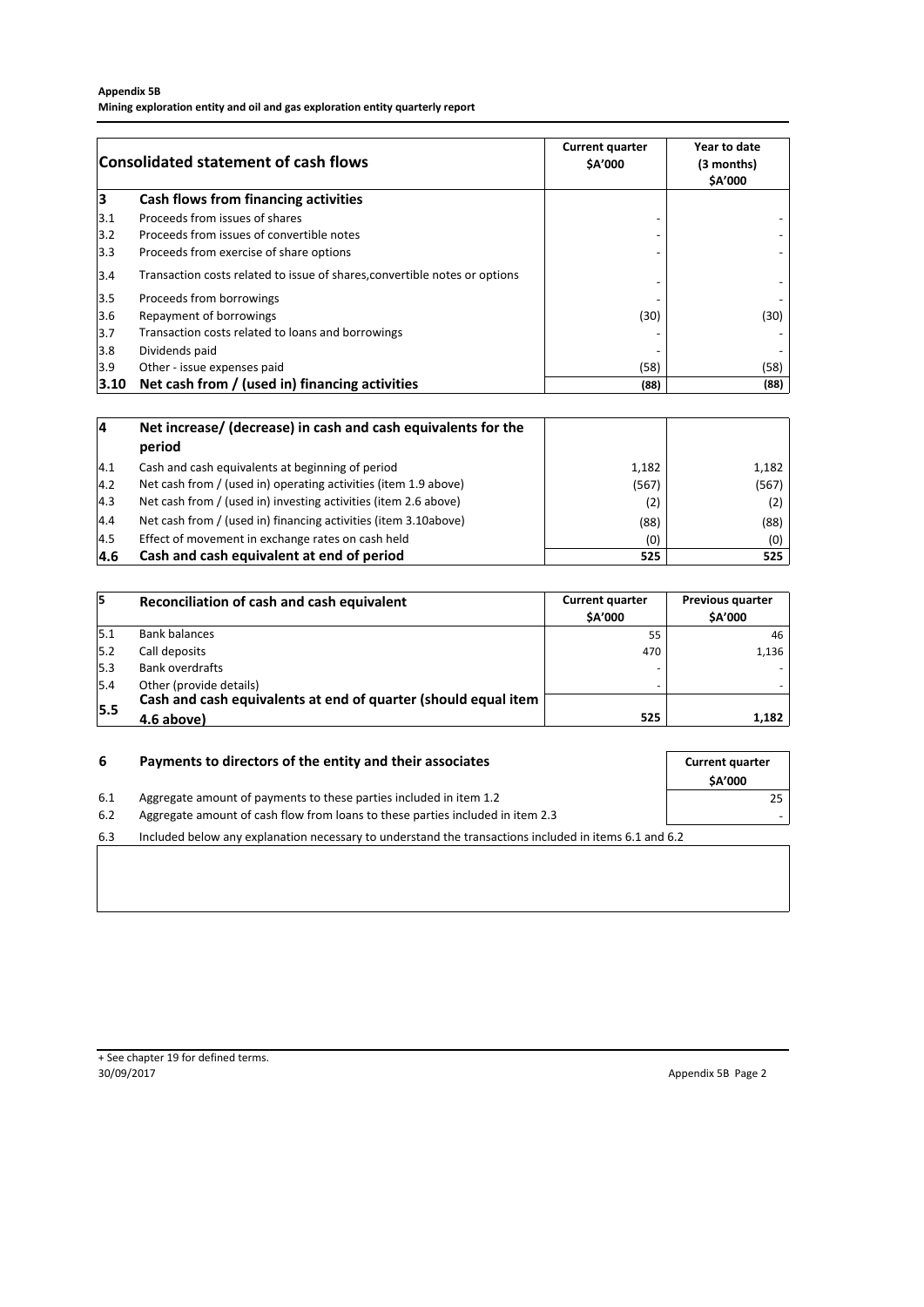# **Payments to related entities of the entity and their associates The Current quarter**

- 7.1 Aggregate amount of payments to these parties included in item 1.2
- 7.2 Aggregate amount of cash flow from Ioans to these parties included in item 2.3

7.3 Included below any explanation necessary to understand the transactions included in items 7.1 and 7.2

| 8   | <b>Financing facilities available</b>                          | Total facility amount           | Amount drawn              |
|-----|----------------------------------------------------------------|---------------------------------|---------------------------|
|     | Add notes as necessary for an understanding of<br>the position | at quarter end<br><b>SA'000</b> | at quarter end<br>\$A'000 |
| 8.1 | Loan facilities                                                | 4.600                           | 1,099                     |
| 8.2 | Credit standby arrangements                                    |                                 | -                         |
| 8.3 | Other (please specify)                                         |                                 | -                         |

8.4 Included below a description of each facility above, including the lender, interest rate and whether it is secured or unsecured. If any additional facilities have been entered into or are proposed to be entered into after quarter end, include details of those facilities as well.

Lender: Luxury Enterprises Ltd 5% unsecured loan \$1m loan facility Lender: Tiger Ten Investment Ltd 5% unsecured loan \$3.5m loan facility

Lender: Mr Tadao Tsubata 5% unsecured loan \$100K loan facility

| 9   | <b>Estimated Cash outflow for next quarter</b> | <b>SA'000</b> |
|-----|------------------------------------------------|---------------|
| 9.1 | Exploration and evaluation                     | 85            |
| 9.2 | Development                                    |               |
| 9.3 | Production                                     |               |
| 9.4 | Staff costs                                    | 56            |
| 9.5 | Administration and corporate costs             | 109           |
| 9.6 | Other (provide details if material)            |               |
| 9.7 | <b>Total estimated cash outflow</b>            | 250           |

**\$A'000**